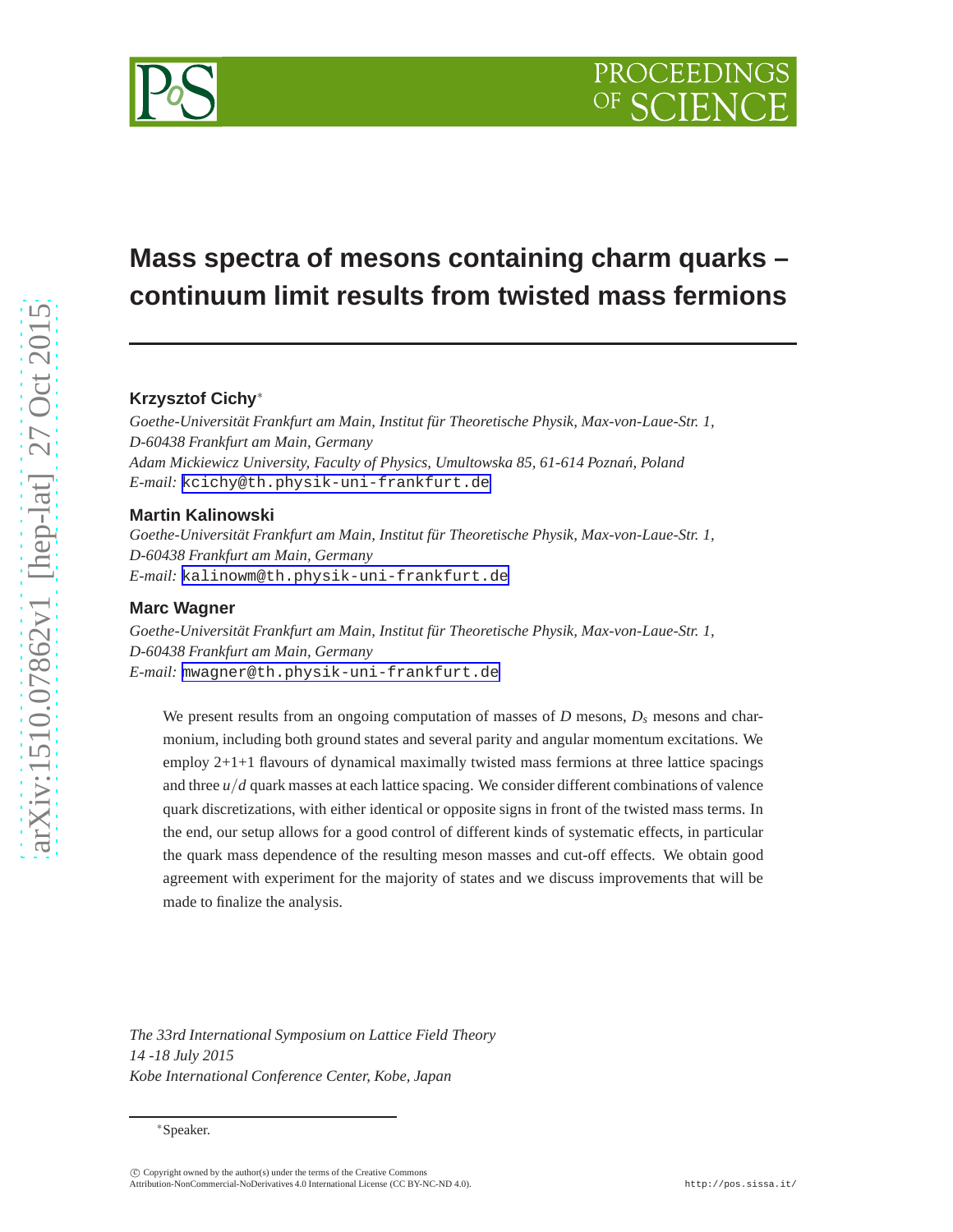## **1. Introduction**

Meanwhile, there is a large number of mesons known experimentally which contain charm quarks. Some of them are well established and in good agreement with phenomenological expectations, but in other cases their masses and/or widths are not well understood theoretically. For example, the  $D_{st}^*$  $S_{0}$  and  $D_{s1}$  mesons are conjectured to be tetraquark candidates or mixtures of a mesonic and a tetraquark structure. Hence, an *ab initio* investigation of charmed mesons is highly interesting and can be in principle realized on the lattice. However, charm physics on the lattice is complicated due to the currently feasible values of the lattice spacing – if they are too coarse, the charm quark mass is large in lattice units. Nevertheless, with current computational resources many questions can be addressed, including the spectrum of charmed mesons. Moreover, charm quarks can be treated as dynamical, so all systematic effects can be controlled with reasonable precision. For recent lattice QCD papers using quark-antiquark operators for charm quark containing mesons, see e.g. Refs.  $[1, 2, 3, 4, 5, 6, 7, 8, 9, 10, 11, 12, 13]$  $[1, 2, 3, 4, 5, 6, 7, 8, 9, 10, 11, 12, 13]$  $[1, 2, 3, 4, 5, 6, 7, 8, 9, 10, 11, 12, 13]$  $[1, 2, 3, 4, 5, 6, 7, 8, 9, 10, 11, 12, 13]$  $[1, 2, 3, 4, 5, 6, 7, 8, 9, 10, 11, 12, 13]$  $[1, 2, 3, 4, 5, 6, 7, 8, 9, 10, 11, 12, 13]$  $[1, 2, 3, 4, 5, 6, 7, 8, 9, 10, 11, 12, 13]$  $[1, 2, 3, 4, 5, 6, 7, 8, 9, 10, 11, 12, 13]$  $[1, 2, 3, 4, 5, 6, 7, 8, 9, 10, 11, 12, 13]$  $[1, 2, 3, 4, 5, 6, 7, 8, 9, 10, 11, 12, 13]$  $[1, 2, 3, 4, 5, 6, 7, 8, 9, 10, 11, 12, 13]$  $[1, 2, 3, 4, 5, 6, 7, 8, 9, 10, 11, 12, 13]$  $[1, 2, 3, 4, 5, 6, 7, 8, 9, 10, 11, 12, 13]$  $[1, 2, 3, 4, 5, 6, 7, 8, 9, 10, 11, 12, 13]$  $[1, 2, 3, 4, 5, 6, 7, 8, 9, 10, 11, 12, 13]$ . For papers using additionally fourquark interpolating operators, cf. Refs. [[14, 15](#page-6-0), [16, 17](#page-6-0), [18, 19](#page-6-0), [20, 21](#page-6-0)]. Our goal is to compute the spectrum of *D* mesons (charm-light), *D<sup>s</sup>* mesons (charm-strange) and charmonium (charm-charm) using fully dynamical twisted mass ensembles generated by the European Twisted Mass Collaboration (ETMC) with  $2+1+1$  flavours. The results reported in this proceeding are from an ongoing work aiming at extending Ref. [\[22](#page-6-0)] to obtain the results in the continuum limit.

## **2. Lattice setup and lattice techniques**

We use dynamical twisted mass (TM) configurations generated by ETMC with  $2+1+1$  dynamical quark flavours [\[23](#page-6-0)]. The gauge action is the Iwasaki action [[24\]](#page-6-0), while the fermionic sector consists of the Wilson twisted mass action for the degenerate up/down doublet [[25\]](#page-6-0) and non-degenerate strange/charm doublet [[26\]](#page-6-0). Automatic  $\mathcal{O}(a)$  improvement is realized by setting the hopping parameter  $\kappa$  to its critical value for which the PCAC quark mass vanishes [[25](#page-6-0), [27\]](#page-6-0).

In the valence sector, we use the following setup. The action for the light quarks is the same as the one in the sea. For strange and charm, we introduce two strange  $(s, s')$  and two charm  $(c, c')$ quark flavours with the action for a single flavour *f* [[27](#page-6-0)]:

$$
D_f = D_W + m_0 + i\mu_f \gamma_5. \tag{2.1}
$$

We take

- either  $\mu_{s/c} = -\mu_{s'/c'}$  we call this TM setup (however, it is still non-unitary)
- or  $\mu_{s/c} = \mu_{s'/c'}$  we call this Osterwalder-Seiler (OS) setup.

In this way, we avoid the mixing of strange and charm quarks, which would make the computations problematic. It is important to emphasize that such setup still guarantees automatic  $\mathcal{O}(a)$ improvement.

The simulation parameters of our ensembles are summarized in Tab. [1](#page-2-0). We use three lattice spacings between approximately 0.06 fm and 0.09 fm and pion masses ranging between around 230 MeV and 480 MeV. This enables us to investigate the discretization and quark mass effects and extrapolate our results to the continuum limit and the physical pion mass.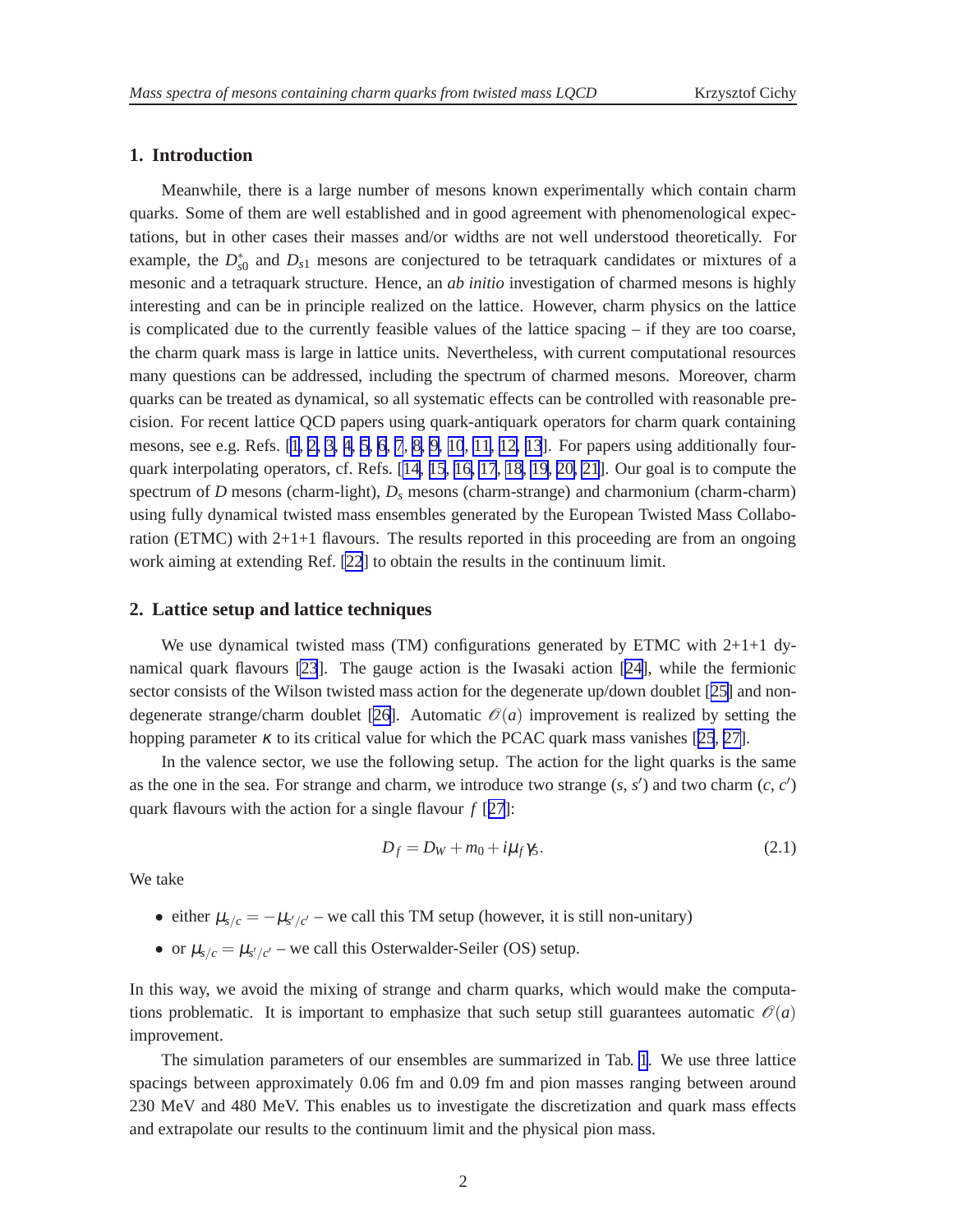<span id="page-2-0"></span>

| Ensemble           | β    | lattice                     | $a\mu$ | $\mu_{l,R}$<br>[MeV] | $K_c$    | [fm] | $m_{\pi}L$ | a<br>[fm] |
|--------------------|------|-----------------------------|--------|----------------------|----------|------|------------|-----------|
| A30.32             | 1.90 | $\overline{32^3} \times 64$ | 0.0030 | 13                   | 0.163272 | 2.8  | 3.5        | 0.0885    |
| A40.32             | 1.90 | $32^3 \times 64$            | 0.0040 | 17                   | 0.163270 | 2.8  | 4.1        | 0.0885    |
| A80.24             | 1.90 | $24^3 \times 48$            | 0.0080 | 34                   | 0.163260 | 2.1  | 4.3        | 0.0885    |
| <b>B25.32</b>      | 1.95 | $32^3 \times 64$            | 0.0025 | 12                   | 0.161240 | 2.6  | 3.2        | 0.0815    |
| B55.32             | 1.95 | $32^3 \times 64$            | 0.0055 | 26                   | 0.161236 | 2.6  | 4.6        | 0.0815    |
| D <sub>15.48</sub> | 2.10 | $48^3 \times 96$            | 0.0015 | 9                    | 0.156361 | 3.0  | 3.2        | 0.0619    |
| D <sub>20.48</sub> | 2.10 | $48^3 \times 96$            | 0.0020 | 12                   | 0.156357 | 3.0  | 3.7        | 0.0619    |
| D <sub>30.48</sub> | 2.10 | $48^{3}$<br>$\times$ 96     | 0.0030 | 19                   | 0.156355 | 3.0  | 4.5        | 0.0619    |

Table 1: Simulation parameters for gauge field configuration ensembles used in this work. Shown are: ensemble label, inverse gauge coupling (β), lattice volume ((*L*/*a*) <sup>3</sup> ×(*T*/*a*)), sea quark mass  $(a\mu_l)$ , its physical value in MeV ( $\mu_l$ , renormalized in the  $\overline{\text{MS}}$  scheme at  $\mu = 2$  GeV), critical value of the hopping parameter yielding vanishing PCAC mass (<sup>κ</sup>*c*), lattice extent in fm (*L*), product of the pion mass and the lattice extent  $(m<sub>\pi</sub> L)$  and lattice spacing in fm (*a*).

Our lattice meson creation operators are of the following form<sup>1</sup>:

$$
O_{\Gamma,\tilde{\chi}^{(1)}\chi^{(2)}}^{\text{tm}} \equiv \frac{1}{\sqrt{V/a^3}} \sum_{\mathbf{n}} \tilde{\chi}^{(1)}(\mathbf{n}) \sum_{\Delta \mathbf{n}=\pm \mathbf{e}_x, \pm \mathbf{e}_y, \pm \mathbf{e}_z} U(\mathbf{n}; \mathbf{n} + \Delta \mathbf{n}) \Gamma(\Delta \mathbf{n}) \chi^{(2)}(\mathbf{n} + \Delta \mathbf{n}), \tag{2.2}
$$

where ∑**<sup>n</sup>** gives zero total momentum, ∑∆**<sup>n</sup>** realizes spatial separation between quarks (such that the meson can have orbital angular momentum),  $\Gamma(\Delta n)$  is a suitable combination of spherical harmonics and γ-matrices (determines total angular momentum, parity and charge conjugation properties (for charmonium)),  $U(\mathbf{n}; \mathbf{n} + \Delta \mathbf{n})$  is a gauge link,  $\chi^{(1),(2)}$  are twisted basis quark operators.

We use standard smearing techniques to enhance the overlap between trial states and low lying meson states. We apply APE smearing of links and Gaussian smearing of quark fields. Note that smearing does not affect the irreducible representation of the cubic group, equivalent of the total angular momentum O<sup>*J*</sup> on the lattice, parity  $\mathscr P$  and charge conjugation  $\mathscr C$ , all determined by  $\Gamma(\Delta n)$ in the creation operators.

For each sector, i.e. the same flavours  $\bar{\chi}^{(1)} \chi^{(2)}$ , cubic representation O<sup>*J*</sup> and (for  $\bar{c}c$ )  $\mathcal{C}$  (OS) or  $\mathcal{C} \circ \mathcal{P}^{(tm)}$  (TM), we compute temporal correlation matrices of meson creation operators. The different entries in a given correlation matrix hence differ by their  $\Gamma$ -structure (spin) and parity  $\mathscr{P}$ , since parity is broken by TM at finite lattice spacing. An example of extraction of meson masses and assignment of parity from a  $2 \times 2$  correlation matrix is discussed in detail in Ref. [[22\]](#page-6-0), Sec. 4.2.

#### **3. Results**

## **3.1 Extrapolation procedure**

Our aim is to extract the physical masses of mesons containing charm quarks. Therefore, we use the following procedure to extrapolate to the continuum limit and interpolate/extrapolate to the physical quark masses:

<sup>&</sup>lt;sup>1</sup>For a detailed account of the used lattice techniques, we refer to Ref. [\[22](#page-6-0)].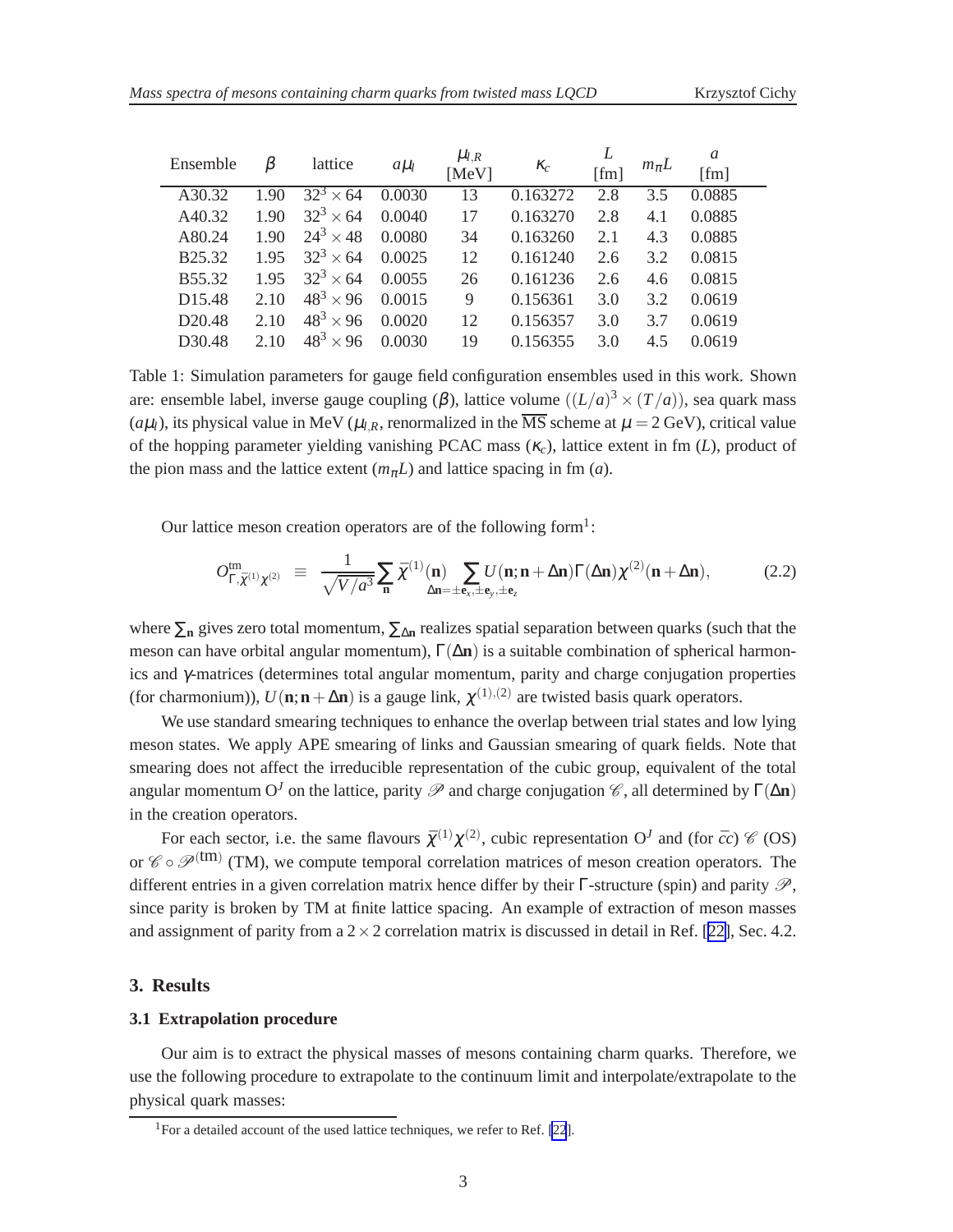

Figure 1: Examples of tuning to physical strange (left) and charm (right) quark masses. Ensemble A80.24.

- 1. We compute the relevant TM/OS correlation functions for three lattice spacings, three light quark masses for each lattice spacing (with the exception of B-ensembles where the computations for one mass are still in progress), two strange quark masses per light quark mass and two charm quark masses per light quark mass (i.e. three pairs  $(\mu_{s,1}, \mu_{c,2}), (\mu_{s,2}, \mu_{c,1}),$  $(\mu_{s,2}, \mu_{c,2})$  for each light quark mass  $\mu_l$ ).
- 2. We tune the strange/charm quark masses via  $2m_K^2 m_\pi^2$  (which does not depend on the light quark mass at leading order of chiral perturbation theory) and the *D* meson mass, *m<sup>D</sup>* (essentially light quark mass independent). To compute  $2m_K^2 - m_{\pi}^2$  and  $m_D$  for this tuning, we always use the TM setup ( $\mu_{s,c} = -\mu_{s',c'}$ ). The physical strange/charm quark masses are such values of  $\mu_s/\mu_c$  that  $2m_K^2 - m_\pi^2$  and  $m_D$  take their physical values of 0.477 GeV<sup>2</sup> and 1.865 GeV, respectively (cf. Fig. 1).
- 3. Using the values of the physical strange/charm quark masses  $\mu_s/\mu_c$ , we inter-/extrapolate all our meson masses. We use jackknife with binning to account for autocorrelations and propagate the errors from the tuning.
- 4. This gives us a set of 16 points per meson mass (3 lattice spacings  $\times$  (2–3) light quark masses  $\times$  2 discretizations). Having this set of data points, we perform a combined chiral and continuum extrapolation, using the following fitting ansätze:

$$
M^{TM}(a,m_{\pi}) = M + c^{TM}a^2 + \alpha^{TM}(m_{\pi}^2 - m_{\pi,phys}^2),
$$
\n(3.1)

$$
M^{OS}(a, m_{\pi}) = M + c^{OS}a^2 + \alpha^{OS}(m_{\pi}^2 - m_{\pi, phys}^2)
$$
\n(3.2)

with five fitting parameters: *M*,  $c^{TM}$ ,  $c^{OS}$ ,  $\alpha^{TM}$ ,  $\alpha^{OS}$ . Note that we *enforce* a common continuum and physical pion mass limit *M* for both discretizations.

#### **3.2 Examples of combined chiral and continuum extrapolations and spectrum plots**

In Figs. [2](#page-4-0) and [3](#page-4-0), we present examples of our combined chiral and continuum extrapolations using Eqs. (3.1) and (3.2), four in the charmonium sector and two in the  $D<sub>s</sub>$  sector. In all cases,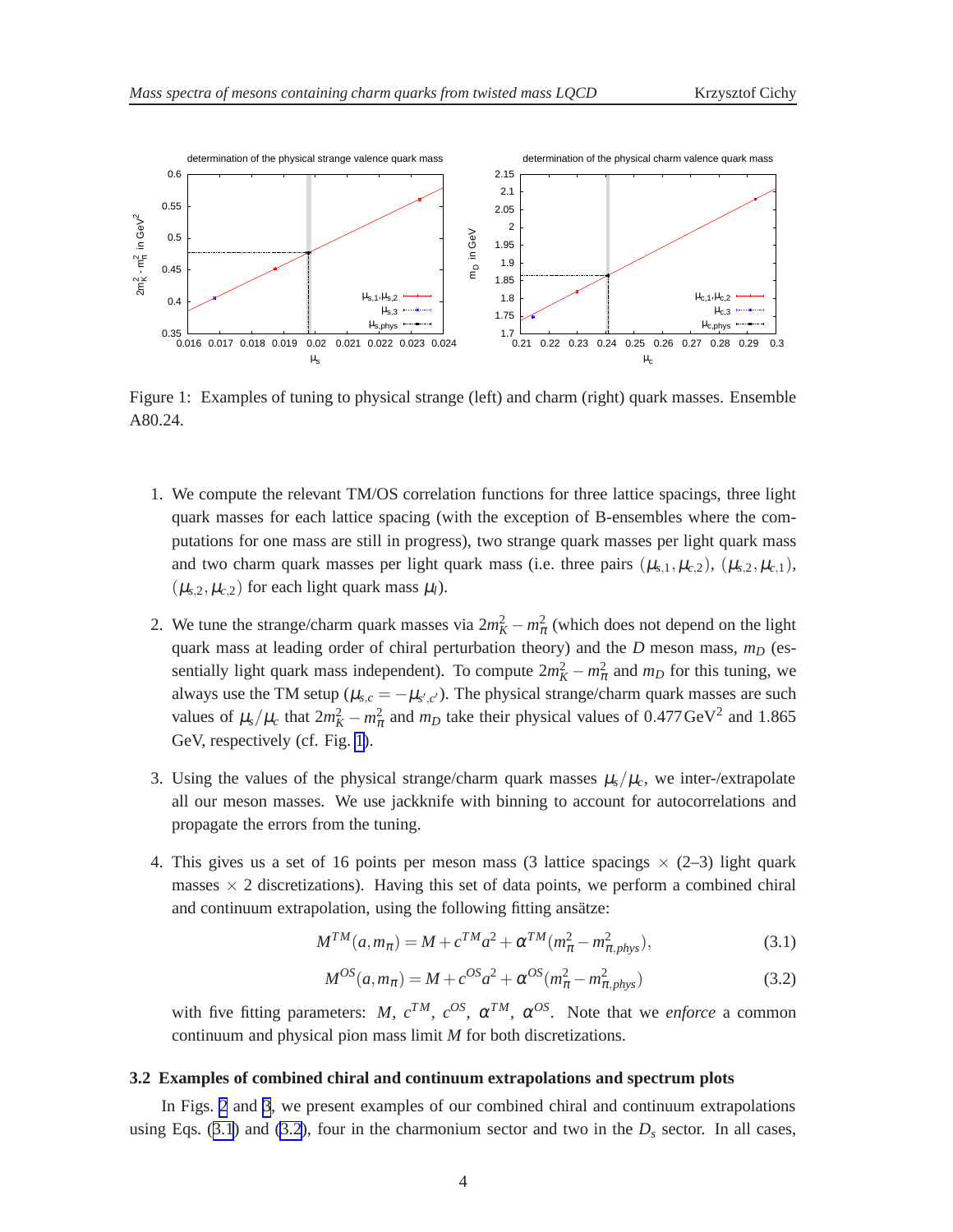<span id="page-4-0"></span>

Figure 2: Combined chiral and continuum extrapolations in the charmonium sector:  $J/\psi$  ( $J^{\mathcal{P}\mathcal{C}}$  =  $1^{--}$ , top left),  $\eta_c(1S)$  ( $J^{\mathcal{P}\mathcal{C}} = 0^{-+}$ , top right),  $\chi_{c2}(1P)$  ( $J^{\mathcal{P}\mathcal{C}} = 2^{++}$ , bottom left),  $\eta_c(2S)$  ( $J^{\mathcal{P}\mathcal{C}} = 1$ 0<sup>-+</sup>, bottom right). PDG values of the masses [\[28](#page-6-0)] vs. results of our extrapolations: 3096.920(10) MeV vs. 3096(6) MeV ( $\chi^2/\text{d.o.f.}$  of our fit: 0.36), 2981.1(1.1) MeV vs. 2985(6) MeV ( $\chi^2/\text{d.o.f.} =$ 0.54), 3556.20(9) MeV vs. 3560(12) MeV ( $\chi^2/\text{d.o.f.} =$  0.53), 3638.9(1.3) MeV vs. 3726(38) MeV  $(\chi^2/\text{d.o.f.} = 0.85)$ , respectively.



Figure 3: Combined chiral and continuum extrapolations in the  $D_s$  sector:  $D_s (J^{\mathscr{P}} = 0^-$ , left),  $D_s^*$ *s*  $(J^{\mathcal{P}}=1^{-}$ , right). PDG values of the masses [\[28](#page-6-0)] vs. results of our extrapolations: 1968.49(32) MeV vs. 1964.8(3.6) MeV ( $\chi^2$ /d.o.f. = 1.24), 2112.3(5) MeV vs. 2110.7(5.2) MeV ( $\chi^2$ /d.o.f. = 1.08), respectively.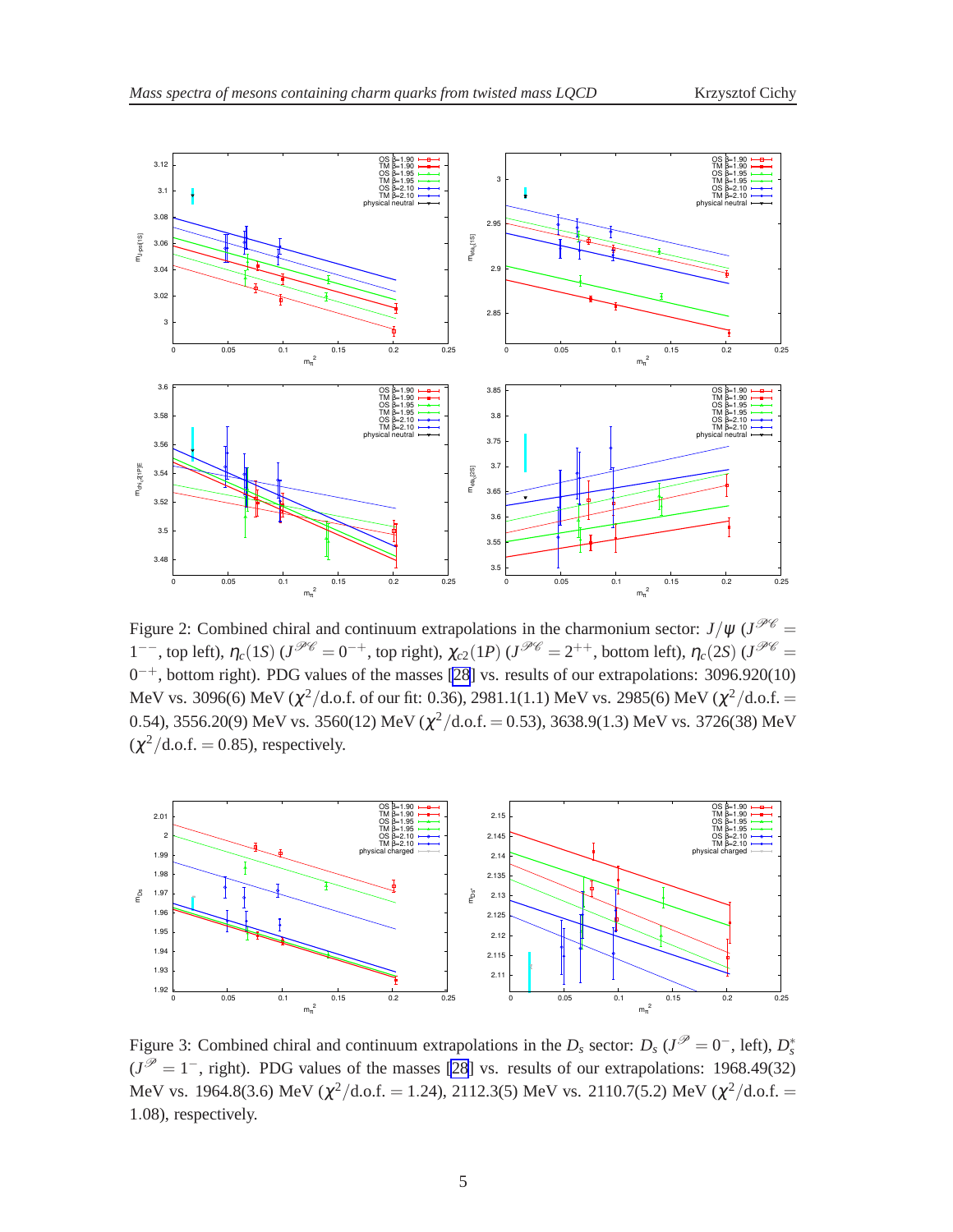

Figure 4: Spectrum plots for charmonium (top), *D<sup>s</sup>* mesons (bottom left) and *D* mesons (bottom right). The black lines/grey boxes correspond to the PDG values [\[28](#page-6-0)] (if available; the line/box widths correspond to the experimental uncertainties and/or resonance widths), while the coloured boxes are our lattice results in different representations of the cubic group (extrapolated to the continuum limit and the physical quark masses).

our fitting ansätze give good description of lattice data and agreement with PDG values [\[28](#page-6-0)] for the ground states of given channels  $(J/\psi, \eta_c(1S), \chi_{c2}(1P), D_s, D_s^*$ *s* ) at the per-mille level. One of the presented cases  $(\eta_c(2S))$  is an excited state (in the  $J^{\mathcal{P}\mathcal{C}} = 0^{-+}$  channel) and we observe discrepancy with respect to the PDG value. We plan to investigate the sources of such discrepancies further – in the cases of excited states, they are most probably due to short plateaus and hence a systematic analysis of uncertainties from the choice of the plateau fitting range is needed.

Finally, we present the summary of our results in Fig. 4, where we compare our latticeextracted meson masses for charmonium, *D<sup>s</sup>* and *D* mesons with PDG values [[28\]](#page-6-0). Our results at this stage are still preliminary – in the near future we will extend our analysis [[29](#page-6-0)] by including the missing quark mass at one of the lattice spacings and by investigating in more detail the sources of systematic uncertainties, such as the ones related to the choice of the plateau range (particularly for excited states), finite volume effects and the choice of the fitting ansatz to extrapolate to the physical pion mass and the continuum limit. Nevertheless, we already have rather good control over quark mass effects and discretization effects. For many cases, we obtain good agreement with PDG values, especially for ground states, where the plateau quality is good. Note that in certain